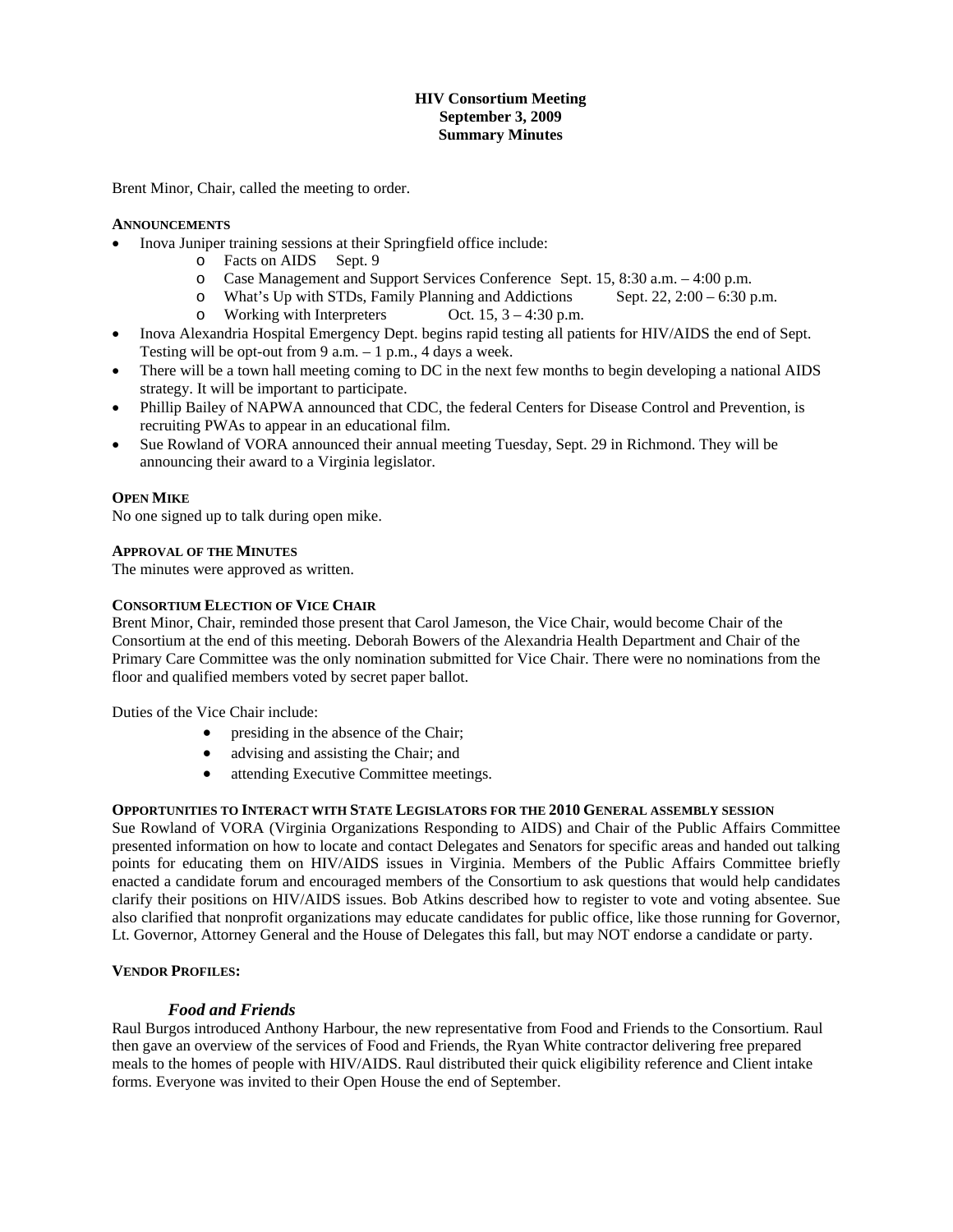In Virginia inside the beltway their clients receive 6 meals a week delivered on Mondays, Wednesdays, and Fridays; outside the beltway they deliver Groceries to Go, a one-week supply that includes 6 frozen entrées prepared by Food and Friends. They prepare and/or provide food for thirteen different diets (a soft, mild diabetic diet is one).

- Dieticians on staff will help each client determine the diet best meeting their needs.
- They offer cooking classes for clients, caregivers, and even children.
- Currently serving about 200 HIV/AIDS+ people in Virginia. There is a about two-month wait in Virginia, but times vary.
- Confidential service is announced as Meal Delivery Service.
- Can drop off food at a medical center or other distribution point.
- Visiting nurses and hospice are sources of referrals for patients with other life-threatening conditions.
- Overall, Food & Friends income is about 40% public funds like Ryan White (and Community Health funds from DC and Maryland); 45% fundraising; and also private donations from corporations and individuals.
- Easier to get service the beginning of the month.
- HIV/AIDS services in Virginia cost about \$1.2 million and reimbursement is \$100,000 or 10%. In DC, reimbursement covers 45% and in Maryland 40%.
- Not many partnerships in Virginia: they make deliveries to 2 churches inside the beltway.
- Clients are checked every three months; nutrition plans are reviewed annually; clients are recertified every two years.

Questions were raised about triaging those on the HIV/AIDS waiting list, but it is first come, first served system. Those present reminded Raul that a growing proportion of Northern Virginia lives outside the Beltway and suggested that there is a great potential for more drop-off sites in Virginia.

## **COMMITTEE REPORTS**

#### *Mental Health and Substance Abuse Committee*

Luciana Lawrence reported that they plan to organize focus groups to collect data for Substance Abuse and are considering which populations and issues to cover. While they know the trends Ryan White mental health and substance abuse providers are seeing, feedback on trends from others is welcome.

#### *Incarceration Issues/ Discharge Planning Committee*

Dave Coman reported there he met with a federally sponsored penal reform group and will be meeting with state people tomorrow. The committee is maintaining an online spreadsheet for its members showing adult detention facilities in the area with points of contact.

#### *Case Management & Support Services*

Jane Beddoe reminded those present of the September 15<sup>th</sup> Conference. Tanya Kearney, Director of the Eastern VA Medical School AIDS Resource Center will be one of the speakers and will describe their peer support program.

#### **PLANNING COUNCIL REPORT**

 David Hoover reported that the Planning Council was receptive to discussions of the formula used to allocate funds among the Administrative Agents in the DC EMA. The Consortium discussed inviting Gunther Freehill, of DC HAA, to the Executive Committee to present research on formulas. Poverty, Medicaid, access to care, a carve-out for rural areas could be considered as alternatives to the current formula of HIV/AIDS cases. Michelle Simmons suggested that we review Gunther's research and determine the measures that best capture Virginia's critical situation. Carol Jameson asked that David organize a small planning group to pull together experts and plan for the conversation with Gunther.

#### **VDH UPDATES**

- Susan Carr introduced Rachel Reece who coordinates ADAPT and the Seamless Transition Program of discharge planning and linkage to ADAP for inmates being released from state-run correctional facilities.
- The CDC is not recommending that PWAs get a shingles vaccine.